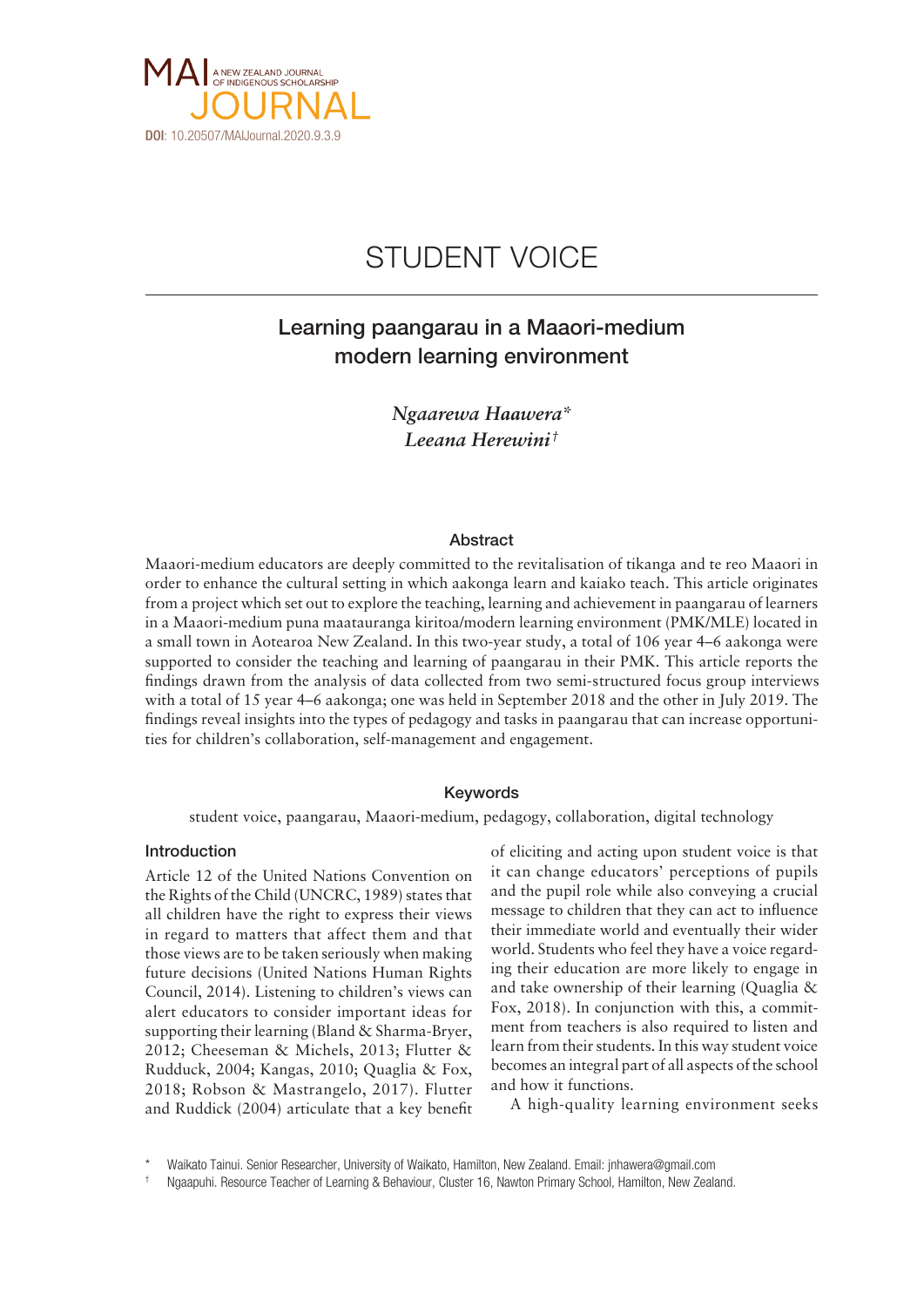to support children's learning and their overall development (Claxton, 2008; Davies et al., 2016; Ministry of Education [MoE], 2007, 2008). Schools are expected to provide learning environments that enhance the development of not only students' cognitive and physical success but also their cultural, social and emotional wellbeing. Aligned with this, powerful learning environments will also offer learners numerous interesting and challenging opportunities across the curriculum (Claxton, 2008).

A quality learning environment for Maaorimedium learners includes a strong focus on providing access to a high standard of te reo Maaori and culturally relevant teaching and learning experiences (MoE, 2008; Nepe, 1991; Smith, 1999). Research also articulates the critical importance of teacher–learner relationships for Maaori learners (Bishop et al., 2003; Cavanagh et al., 2012; Hawk et al., 2002). Their research highlights that when a positive relationship exists, student motivation and participation increases, resulting in more effective learning. Hawk et al. (2002) further state that an absence of such a relationship can be a barrier to learning for some students. Maaori-medium kaiako are charged with managing an environment where all of these factors are considered and addressed (Bishop et al., 2003; MoE, 2008).

With regard to mathematics learning, listening to children reveals that they are able to identify factors which can impact on the development of their thinking (Abercrombie, 2015; Anthony & Walshaw, 2007; Attard, 2012; Hawera & Taylor, 2013; O'Shea, 2009). These factors include teachers providing relevant, worthwhile and challenging tasks; the promotion of a caring environment; encouraging the communication of mathematical ideas; and the integration of appropriate materials and tools to support the development of conceptual understanding. While the provision of a wellresourced and thoughtfully constructed physical environment is appreciated, student success is still largely attributed to teacher knowledge and skills, and how they might seek to organise appropriate and meaningful learning experiences (Anthony & Walshaw, 2007; Bisset, 2014; Walshaw, 2012).

Interaction and communication between kaiako and aakonga and between aakonga and aakonga is an expected feature of a paangarau learning environment. The discussion and debating of ideas is a critical component and key strategy for understanding and learning key mathematical concepts (Brown et al., 2009; R. Hunter et al., 2018).

Kaiako intent on developing meaningful talk to support children's mathematical learning, while maintaining appropriate noise levels in a new learning environment such as a puna maatauranga kiritoa/modern learning environment (PMK/MLE) can find this process challenging. A noisy environment hinders learning for all learners in any space, especially for learners who have hearing challenges (Benade, 2019).

## Historical development of learning environments

Teaching large groups of children in more open spaces is not a new idea to Aotearoa New Zealand. Examples of such spaces organised for learning with a group of kaiako "team teaching" were evident during the latter half of the 20th century (Wright, 2018). While there has been a return to aspects of this model during recent years, teachers providing a more flexible and digitally connected learning environment for aakonga has become a key focus (Wright, 2018). These MLEs have been strongly promoted as sites for developing students as 21st-century learners who need to acquire skills for collaboration, innovation and problem solving (Benade, 2019; Bolstad et al., 2012).

"Modern learning environment" was the original term drawn upon to describe a large, open space with a number of students and teachers sharing a teaching and learning environment. "MLE" has since been replaced by ILE (innovative learning environment) or FLE (flexible learning environment); however, all are still used interchangeably. The Organisation for Economic Co-operation and Development (2017) describes an ILE as "an organic whole embracing the experience of organised learning for given groups of learners" p. 16.

In an MLE, the same ideas espoused for quality mathematics learning are acknowledged and pursued for enactment. Although the flexibility of spaces in large modern buildings is advocated as most suitable for learners in a complex 21stcentury society (MoE, 2014), it is how teachers use that space that is important for student achievement. Bisset (2014) states that "the effectiveness of the MLE is largely determined by the ability of the staff and community to support and enact the intangible, pedagogical changes that are needed to establish their vision" p. 1. In Aotearoa New Zealand there remains also a need to provide clear and strong evidence that student achievement is much improved in an MLE.

Research findings also note the importance of MLEs striving to provide personalised learning by offering aakonga choices, not only about what,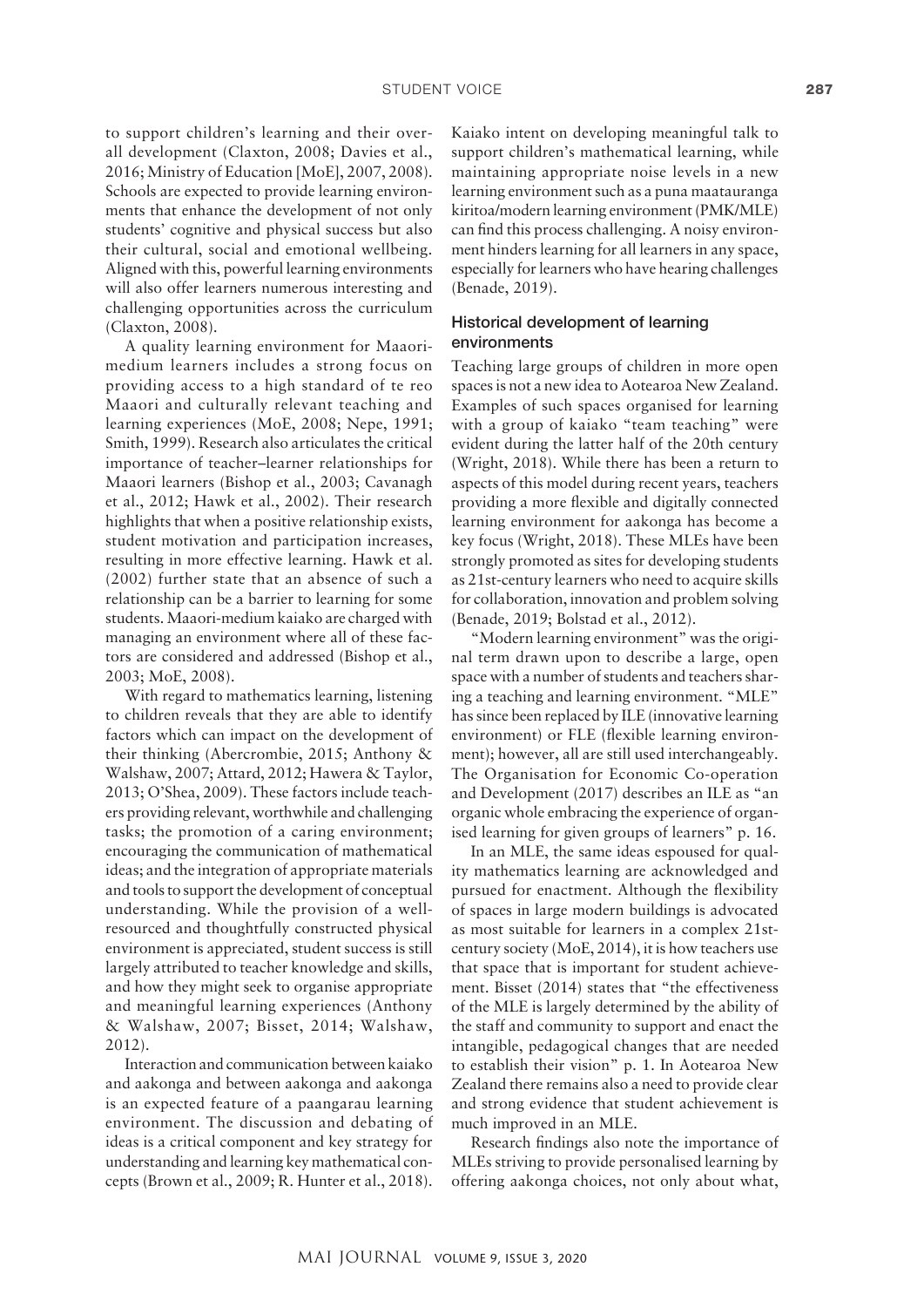where and with whom they might learn, but also how that might occur. Teachers are charged with promoting diverse ways of teaching and learning that demand greater flexibility, innovation, openness and collaboration than ever previously required in the New Zealand schooling environment (Bisset, 2014; MoE, 2014; Murphy, 2016; Osborne, 2013; Wright, 2018).

Self-management is a key idea also embedded in the ideals promoted by the national documents for both Maaori-medium and English-medium settings, *Te Marautanga o Aotearoa* (MoE, 2008) and the *New Zealand Curriculum for Englishmedium Teaching and Learning in Years 1–13* (MoE, 2007), in which learners are associated with developing skills regarding self-motivation, self-direction and self-assessment. Wehmeyer et al. (2017) define self-direction as occasions when "the person makes or causes things to happen in her or his own life instead of someone else doing that" p. 295. This action of self-direction can encourage learners to be more self-motivated. The authors further discuss ideas of self-evaluation where students learn to monitor their progress by comparing their performance with a goal or outcome they have set. The development of such skills aligns with the pursuit of classrooms that "maximize student involvement and self-direction and minimize teacher-controlled actions" (Wehmeyer et al., p. 296).

In an age of rapid technological innovation, the traditional learning space of buildings or physical area of the school has been challenged. Boundaries dictating where learning may occur have been extended (Kangas, 2010; MoE, 2007, 2014; H. Thomas, 2010). The affordances of digital technologies for assisting children's learning in mathematics has also been espoused for some time (Calder, 2009, 2011; Chval & Hicks, 2009; Ingram et al., 2015; Seeley et al., 2005; Zevenbergen & Lerman, 2004). Utilising digital technologies can impact on how students engage with tasks and assist them to consider mathematics in alternative ways (Calder, 2009, 2011; Ingram et al., 2015; Northcote, 2011). *Te Marautanga o Aotearoa* (MoE, 2008) recognises the importance of encouraging children's use of information and

communications technology (ICT) to enhance children's learning in the 21st century and clearly placed this expectation on Maaori-medium educators. Currently the hangarau learning area in *Te Marautanga o Aotearoa* has been revised to strengthen the teaching and learning of hangarau matihiko content in all kura from 2020. The success, however, of using digital technologies for mathematics learning in Maaori medium is variable (Allen, 2017).

#### Methodology

Kaupapa Maaori methodology combined with action research was selected as an appropriate foundation for facilitating the overall research process (McAteer, 2013; Smith, 1999). Kaupapa Maaori research methodology recognises the legitimacy of te ao Maaori with its own language and culture while striving to validate and support the aspirations of each individual whaanau, hapuu, iwi and kura (Smith, 1999). It acknowledges the strengths of Maaori in their contexts and encourages the maintenance of respectful relationships to assist in the evolution of further culturally embodied narratives (Smith, 1999).

## *Method*

This article reports the findings drawn from the analysis of data collected from two semi-structured focus group interviews, one held in September 2018 and another in July 2019. A total of 15 year 4–6 aakonga in a Maaori-medium PMK/MLE in a kura in a small town in Aotearoa New Zealand participated. Informed and written consent for the children's participation in the research had been granted by their parents or guardians after ethical approval from the University of Waikato Human Research Ethics Committee had been gained (FEDU018/18). Children were interviewed in a room at the school away from their MLE by both researchers. Interview responses were captured on a digital device and the main points later transcribed for analysis (Table 1). Thematic analysis supports the presentation of findings as a story, and was used to identify key themes from the interviews with aakonga (J. Thomas & Harden, 2008).

TABLE 1 Number of aakonga interviewed at each year level

|      | Year 4 | Year 5 | Year 6 | Total                    |
|------|--------|--------|--------|--------------------------|
| 2018 |        |        |        |                          |
| 2019 |        |        |        | $\overline{\phantom{0}}$ |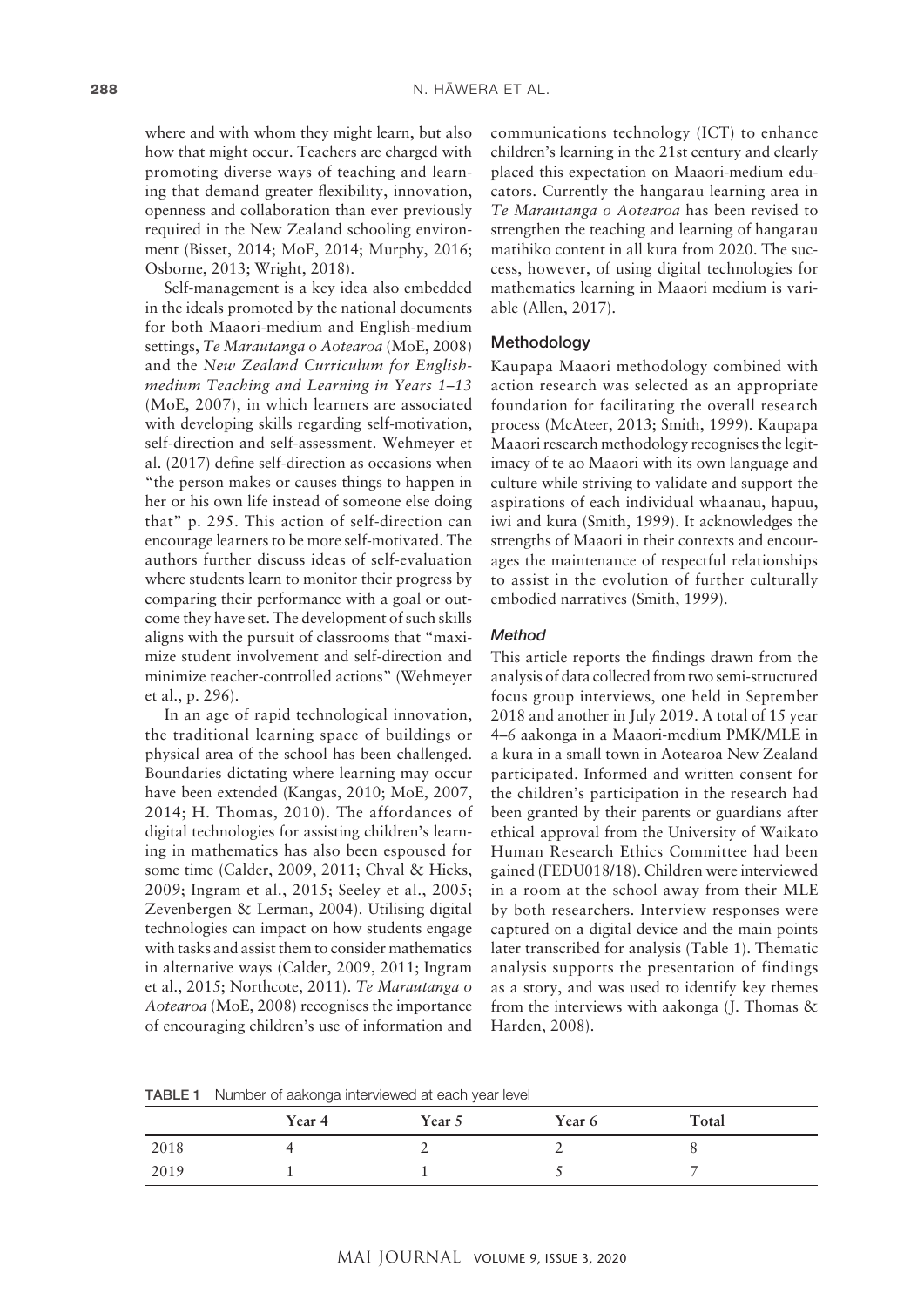Data discussed in this article relate to children's responses to the following questions:

Peewhea oo koutou whakaaro mo te ako paangarau ki roto i teetehi ruuma nunui?

(What do you think about learning paangarau in this big room?)

I kii mai ngaa kaiako, e hiahia ana raatou kia pai ake te waa ako paangarau maa koutou engari kaare raatou i te moohio me peewhea? He whakaaro oo koutou moo raatou?

(Teachers have said that they would like to improve your learning time for paangarau but don't know how. Do you have any suggestions for them?)

#### Findings

The findings presented here are linked to particular features of a quality learning environment. They include ideas about pedagogical practice as well as thoughts regarding the use of digital technologies for learning paangarau. Aakonga were able to describe ways in which their learning of paangarau could be improved.

## *Pedagogy*

One aakonga commented, "Tuhia he tauira maa te papa maa. . . . Kaare raatou [ngaa tamariki] e moohio me aha raatou" ("Write examples on the whiteboard. . . . They [aakonga] don't know what they are required to do") (aakonga M, 2018). Another interesting idea was shared by one child: "Kaua e whoatu he mahi anoo meenaa ka mutu ngaa mahi" ("Don't keep giving us more work when we have finished the work") (aakonga T, 2018).

In both focus groups one aakonga mentioned they would like their paangarau work to be more challenging:

Pai kia uaua te mahi.

(It would be good if the work was more challenging.) (aakonga AH, 2018)

Me uaua ake.

(Work should be more challenging.) (aakonga T, 2019)

#### *Learning in this big room*

The MLE model was introduced and implemented in the kura during 2017. The nature of sharing a large room means that the movement of some aakonga during learning time may cause them to

be in close proximity to other learners, who can become distracted. As one participant commented, "Ka koorero mai teetahi atu, mai teetahi roopuu, ka kohete a whaea i a koe" ("When someone from another group talks to me, the teacher growls") (aakonga A, 2019). The same aakonga added in English, "Others are talking and you are trying to do work."

Other ideas mentioned included:

Kotahi rau ngaa tangata, kaare e taea e koe te focus.

(There are 100 people, you cannot focus.) (aakonga AH, 2018)

Me noho ki teetahi kaiako.

(I prefer to stay with one kaiako.) (aakonga J, 2019)

He pai—i te mea ka taea te mahi tahi.

(It is good—because you can work with others.) (aakonga D, 2019)

#### *Level of noise*

Concern about the level of noise was mentioned by only one participant of the focus groups: "Tino noisy teeraa atu taha" ("That side is really noisy") (aakonga T, 2018). However, in the second focus group it became evident that noise during the learning of paangarau time had become more of an issue for some. Comments from four of the seven tamariki included:

He haamama.

(There's shouting.) (aakonga N, 2019)

He hoihoi . . . haaparangi.

(It's noisy . . . shouting.) (aakonga T, 2019)

Uaua te rongo. . . . Ka haaparangi tooku kaiako.

(It's difficult to hear . . . My kaiako shouts.) (aakonga A, 2019)

Kaare e pai ki a au te haamama ngaa tamariki, ngaa kaiako hoki.

(I don't like it when children are shouting and kaiako too.) (aakonga J, 2019)

#### *Hangarau matihiko*

Access to frequent use of digital technologies for exploration of ideas is promoted as a feature of an MLE (Benade, 2019). In the 2018 focus group, two out of the eight aakonga requested more use of Chromebooks:

He pai te taakaro ki ngaa Chromebooks.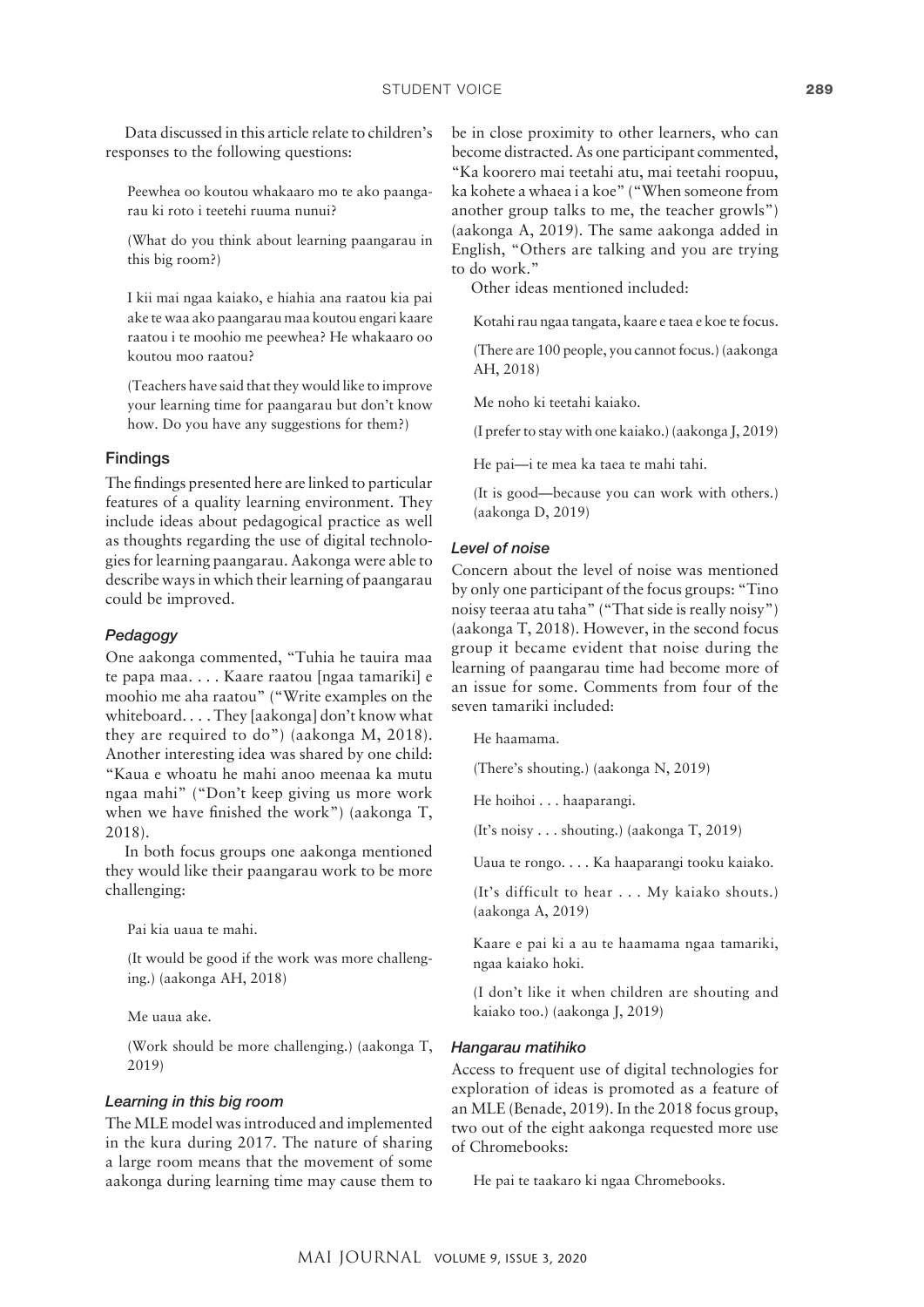(I like playing on Chromebooks.) (aakonga M, 2018)

He pai te taakaro ki runga ipapa, Chromebooks.

(I like playing on iPads, Chromebooks.) (aakonga, 2018)

In the 2019 focus group, all seven aakonga declared their interest in having more access to hangarau matihiko. They described their current access as follows:

I eetehi waa—Roadblock [he kemu rorohiko/ online].

(Sometimes—Roadblock [online computer game].) (aakonga M, 2019)

Pai te mahi Kahn Academy [he hootaka aa ipurangi].

(I like Kahn Academy [an online education platform].) (aakonga, T, 2019)

Inaa ka mutu ka taea te taakaro i runga i ngaa Chromebooks.

(When we finish we are able to play on Chromebooks.) (aakonga J, 2019)

Calculator. (aakonga J, 2019)

Math Playground [an online education platform]. (aakonga P, 2019)

Ka tuhia a Whaea ka haere ki te mahi Google Docs ka tiikina atu Google Classroom mai Google Drive.

(Teacher prepares the work and we go to Google Docs in Google Classroom on Google Drive.) (aakonga A, 2019)

## **Discussion**

## *Pedagogy*

Teacher pedagogical practice is an important factor affecting children's learning in paangarau (Anthony & Walshaw, 2007; Walshaw, 2012). In this part of the study, aakonga were asked about what aspects of teacher pedagogy they considered can have an impact on their learning of paangarau. In busy classrooms, some aakonga may require a range of scaffolds that detail what is expected of them to explore tasks. Aakonga reported that giving verbal instructions was the main pedagogical approach of kaiako for outlining expectations of tasks. It is clear, however, that some aakonga would prefer a range of media to stimulate their mathematical thinking so that they can engage

successfully with the paangarau tasks. As well as the use of physical manipulatives and aural cues, the use of recorded examples (either digital, paperbased or via a whiteboard) that integrate similar mathematical understandings can be helpful for assisting some learners to understand what is being taught.

Preparing tasks that demand student engagement includes the consideration of a broad range of connected ideas. Deep reflection about the tasks, the planning, the delivery, the ideas for learning, the gathering of evidence, possible judgements regarding progress, and next learning steps are all part of the teaching and learning process (Anthony & Walshaw, 2007). These reflections can add clarity for kaiako about the complexity and demands of a task and enable them to better assist aakonga to understand that being given and doing more work is not unnecessary added work but an inherent part of the task itself. Kaiako can also use these occasions to gain a greater awareness of task progression and how a task may be suitably extended to challenge those requiring further learning. Such a process may also in fact reveal opportunities for independent learning and self-management by aakonga, which can be negotiated and agreed upon with kaiako.

This notion of self-management and teacher management for learning can be linked to teacher pedagogy (Anthony & Walshaw, 2007; Wehmeyer et al., 2017). Greater attention to strategies for managing learning for some learners may be required in large spaces like an MLE with over 100 aakonga. Aspects such as the level of noise will require more thought and monitoring due to research indicating that learning mathematics as a solitary endeavour is not deemed to be the most productive or effective way for many students. The idea that learning mathematics should involve groups of learners supporting each other by discussing ideas and challenging each other as they reason their way through the problem-solving process has long been advocated (Attard, 2012; Franke et al., 2007; J. Hunter, 2009; Lampert & Cobb, 2003; Yackel & Cobb, 1996; Young-Loveridge et al., 2005). By talking, listening and sharing ideas and actively exploring mathematical concepts with their peers, in groups or whole-class situations, children learn to make connections between concrete and abstract thought. This is essential for mathematical understanding to occur.

Strategies for negotiating appropriate levels of noise will involve deliberate planning by kaiako within the MLE as well as careful discussion with aakonga so that boundaries and areas can be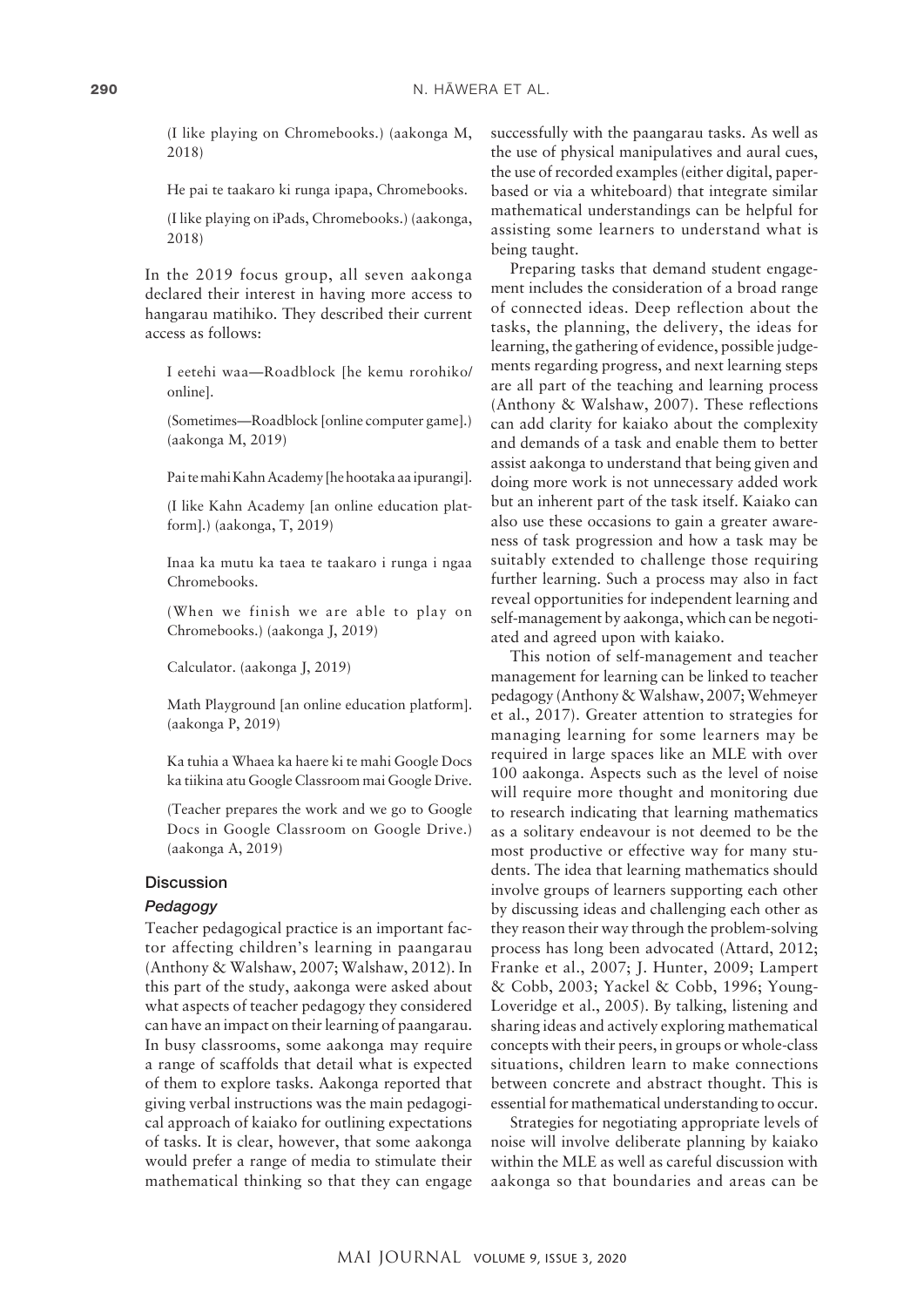agreed upon. Noise level impacts on how much some children can hear as well as affecting their focus and engagement with the tasks. A discussion about noise is an opportunity for aakonga and kaiako to negotiate and agree on how to initiate and manage classroom talk for learning (R. Hunter et al., 2018). When invited, aakonga are more than capable of suggesting ideas about optimising conditions for their learning (Bland & Sharma-Brymer, 2012; Kangas, 2010; Office of the Children's Commissioner, 2018). In an MLE situation it may be that there are designated quiet zones or breakout rooms where aakonga are able to work in reduced noise zones (Murphy, 2016; Osborne, 2013). Noise management needs to be planned for, and teaching spaces require a variety of appropriate materials to absorb or block different sounds (Mealings et al., 2015; MoE, 2015).

## *Collaboration*

One of the key tenets supporting the introduction of MLEs to Aotearoa New Zealand is that learners will gain more opportunities to collaborate when exploring tasks (Bisset, 2014; Murphy, 2016). They are expected to develop skills in communicating and working with others, which is considered necessary for successful citizenship: "In the 21st century, citizens need to be able to apply knowledge to solve complex problems, often in cross-disciplinary and collaborative settings" (21st Century Learning Reference Group, 2014, pp. 7–8). The absence of greater appreciation by the aakonga in this study of the benefits of collaborating with others in a large MLE space indicates a need for those advantages to be made explicit.

Collaboration when learning paangarau also includes that which occurs between aakonga and kaiako. While it is pleasing that only one child out of 15 made a comment over the two focus groups about preferring to stay with one teacher, it does provide a moment to pause and consider the significance of such a comment. Teacher–pupil relationships are an important factor for children's learning (Cavanagh et al., 2012; Hawk et al., 2002; Jeffrey et al., 2013) and for most children in this data set working with different kaiako for learning paangarau does not appear to be an issue. Kaiako in this study are to be commended for ensuring such bonds are robust and act as a support for learning. However, with some MLEs striving to provide optimal learning conditions for large groups of students, the number of teachers that a child has to develop a meaningful relationship with may be problematic. In such settings the emotional wellbeing of every child deserves consideration, as does the time and energy to be expended in this area by teachers.

#### *Hangarau matihiko*

Hangarau matihiko are purported to "play an increasingly critical role in shaping and supporting an effective 21st-century curriculum" (MoE, 2014, p. 4). Such technologies have been shown to be an effective tool to support aakonga engagement (Attard, 2012; Calder, 2009, 2011; Ingram et al., 2015) and need to be an integral part of the teaching and learning process for paangarau. The benefits of utilising digital devices include enabling aakonga to take charge of their own learning, which may occur anywhere at any time. While these learners expressed an appreciation of engaging with devices during their paangarau learning time, it would appear that such engagement is restricted largely to "playing". Evidence of more substantial integration of digital technologies for exploring key paangarau ideas is limited. The effective use of hangarau matihiko requires knowledge and careful deliberation so as to be fit for purpose and appropriate for learners.

One tension facing kaiako of paangarau is the inequitable provision of apps and digital learning objects in te reo Maaori. A plethora of such resources in English has been made available by the MoE for some time. Ensuring aakonga are part of a quality reo Maaori environment using digital technologies for sharing and learning ideas requires greater resourcing in te reo Maaori by the MoE. Such action needs to align with more confident and knowledgeable teachers (Allen, 2017). The inclusion of the hangarau matihiko content within the hangarau learning area of *Te Marautanga o Aotearoa* (MoE, 2008), which many kura are being supported to engage with, is one attempt to assist kaiako and aakonga in this area. More is required for Maaori-medium settings *now*.

#### Concluding remarks

This article has focused on listening to aakonga about the teaching and learning of paangarau in their MLE/PMK. While the findings are limited to two small groups of children in a particular context, they do reveal valuable and thoughtprovoking ideas for kaiako interested in examining how teaching and learning is occurring in their MLE/PMK. Although the development of selfmanagement, collaboration and digital technology knowledge and skills by learners in schools in Aotearoa New Zealand is not a new idea, it is something that needs to urgently become a reality.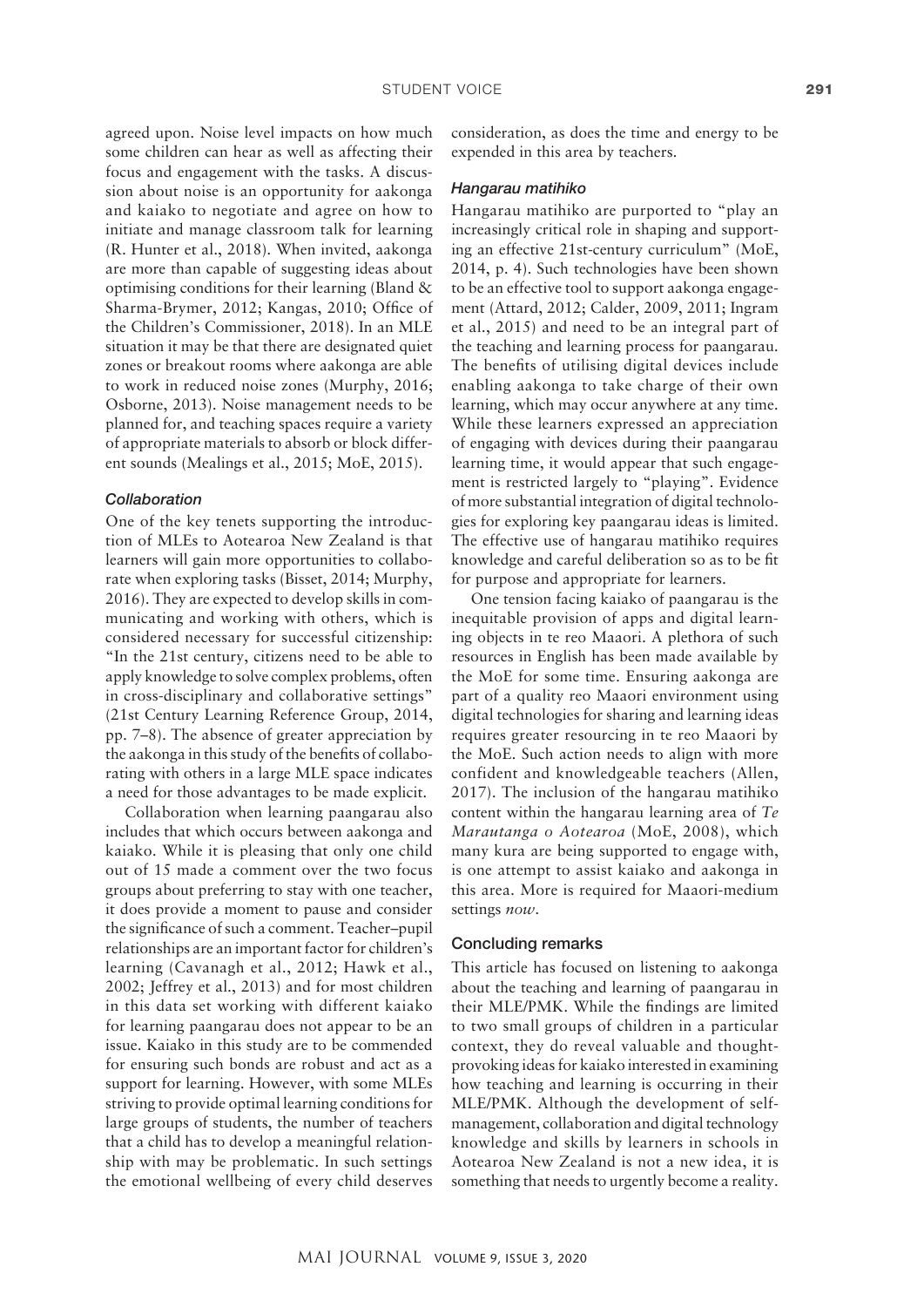Failing to understand that urgency and act on it will deprive another generation of Maaori of optimal educational success and citizenship.

The original research behind this article grew out of an interest and desire to explore the transition process for kaiako and aakonga from single-cell classrooms to an MLE/PMK. The findings here are focused on pedagogy, collaboration and hangarau matihiko. While aspects of these findings might be similar to those found in some single-cell classrooms, their scale and complexity is exacerbated markedly by the increased size, physical plan and greater expectations of the more flexible teaching and learning processes within an MLE. Leadership within the kura in this research saw the benefits of fostering MLE experiences, with individual kaiako teaching to their strengths.

The MLE environment in Aotearoa New Zealand is fast becoming the norm. Its implementation demands close scrutiny so that the affordances they are supposed to offer each community are realised. For kaiako seeking increased engagement and success for children learning paangarau in Maaori medium, we must be vigilant to ensure we have not just found another environment for them that doesn't work. These aakonga have spoken! Are we listening?

#### Acknowledgements

E aku nui, e aku rahi, teenei te mihi maioha ki a koutou katoa, ngaa aakonga, ngaa kaiako, te tumuaki, e whai waahi mai ana ki te rangahau. Mei kore ake oo koutou whakaaro nui hei aarahi i te rangahau nei kaare i tutuki pai. E kore ngaa mihi e mimiti. Ka mihi hoki ki te Teaching and Learning Research Initiative i too koutou tuku puutea mai moo te rangahau.

#### **Glossary**

| aakonga           | student                              |  |  |
|-------------------|--------------------------------------|--|--|
| hangarau          | technology                           |  |  |
| hangarau matihiko | digital technologies                 |  |  |
| hapuu             | subtribe                             |  |  |
| iwi               | tribe                                |  |  |
| kaiako            | teacher                              |  |  |
| kura              | Maaori-medium school                 |  |  |
| Maaori            | Indigenous peoples of New<br>Zealand |  |  |
| paangarau         | mathematics                          |  |  |
| te ao Māori       | the Māori worldview                  |  |  |
| te reo Maaori     | the Maaori language                  |  |  |
| tikanga           | protocol, custom                     |  |  |
| whaanau           | family                               |  |  |
|                   |                                      |  |  |

## **References**

- 21st Century Learning Reference Group. (2014) *Future-focused learning in connected communities.*  [https://www.education.govt.nz/assets/Documents/](https://www.education.govt.nz/assets/Documents/Ministry/Initiatives/FutureFocusedLearning30May2014.pdf) [Ministry/Initiatives/FutureFocusedLearning](https://www.education.govt.nz/assets/Documents/Ministry/Initiatives/FutureFocusedLearning30May2014.pdf) [30May2014.pdf](https://www.education.govt.nz/assets/Documents/Ministry/Initiatives/FutureFocusedLearning30May2014.pdf)
- Abercrombie, C. (2015). Teaching mathematics through a mixed ability approach. In R. Averill (Ed.), *Mathematics and statistics in the middle years: Evidence and practice* (pp. 99–115). NZCER Press.
- Allen, P. (2017). Using mobile technology to encourage mathematical communication in Mäori medium pängarau classrooms. *Teachers and Curriculum*, *17*(2), 85–88. <https://doi.org/fkwf>
- Anthony, G., & Walshaw, M. (2007). *Effective pedagogy in mathematics/pängarau: Best evidence synthesis iteration (BES)*. Ministry of Education.
- Attard, C. (2012). Applying a framework for engagement with mathematics in a primary classroom. *Australian Primary Mathematics Classroom*, *17*(4), 22–27.
- Benade, L. (2019). Flexible learning spaces: Inclusive by design? *New Zealand Journal of Educational Studies*, *54*(1), 53–68.<https://doi.org/gg6dpq>
- Bishop, R., Richardson, C., Tiakiwai, & Berryman, M. (2003). *[Te Kotahitanga: The experiences of Year 9](http://www.educationcounts.govt.nz/publications/maori_education/english-medium-education/9977/5375) [and 10 Mäori students in mainstream classrooms](http://www.educationcounts.govt.nz/publications/maori_education/english-medium-education/9977/5375)*. Ministry of Education.
- Bisset, J. (2014). *The move to modern learning environments in New Zealand secondary schools: Step forward or smokescreen?* [Master's thesis, Unitec Institute of Technology]. Research Bank. [https://](https://hdl.handle.net/10652/2700) [hdl.handle.net/10652/2700](https://hdl.handle.net/10652/2700)
- Bland, D., & Sharma-Brymer, V. (2012). Imagination in school children's choice of their learning environment: An Australian study. *International Journal of Educational Research*, *56*, 75–88. [https://doi.](https://doi.org/fkbn) [org/fkbn](https://doi.org/fkbn)
- Bolstad, R., Gilbert, J., McDowall, S., Bull, A., Boyd, S., & Hipkins, R. (2012). *Supporting future-oriented learning & teaching: A New Zealand perspective*. Ministry of Education.
- Brown, C. L., Cady, J. A., & Taylor, P. M. (2009). Problem solving and the English language learner. *Mathematics Teaching in the Middle School*, *14*(9), 532–539.
- Calder, N. (2009). How digital technologies might influence the learning process. In R. Averill & R. Harvey (Eds.), *Teaching secondary school mathematics and statistics: Evidence-based practice* (Vol. 1, pp. 131–144). NZCER Press.
- Calder, N. (2011). *Processing mathematics through digital technologies: The primary years*. Sense Publishers. <https://doi.org/fzpkd2>
- Cavanagh, T., Macfarlane, A., Glynn, T., & Macfarlane, S. (2012). Creating peaceful and effective schools through a culture of care. *Discourse: Studies in the Cultural Politics of Education*, *33*(3), 443–455. <https://doi.org/fkbp>
- Cheeseman, S., & Michels, D. (2013). Listening to children in order to capture potential for learning.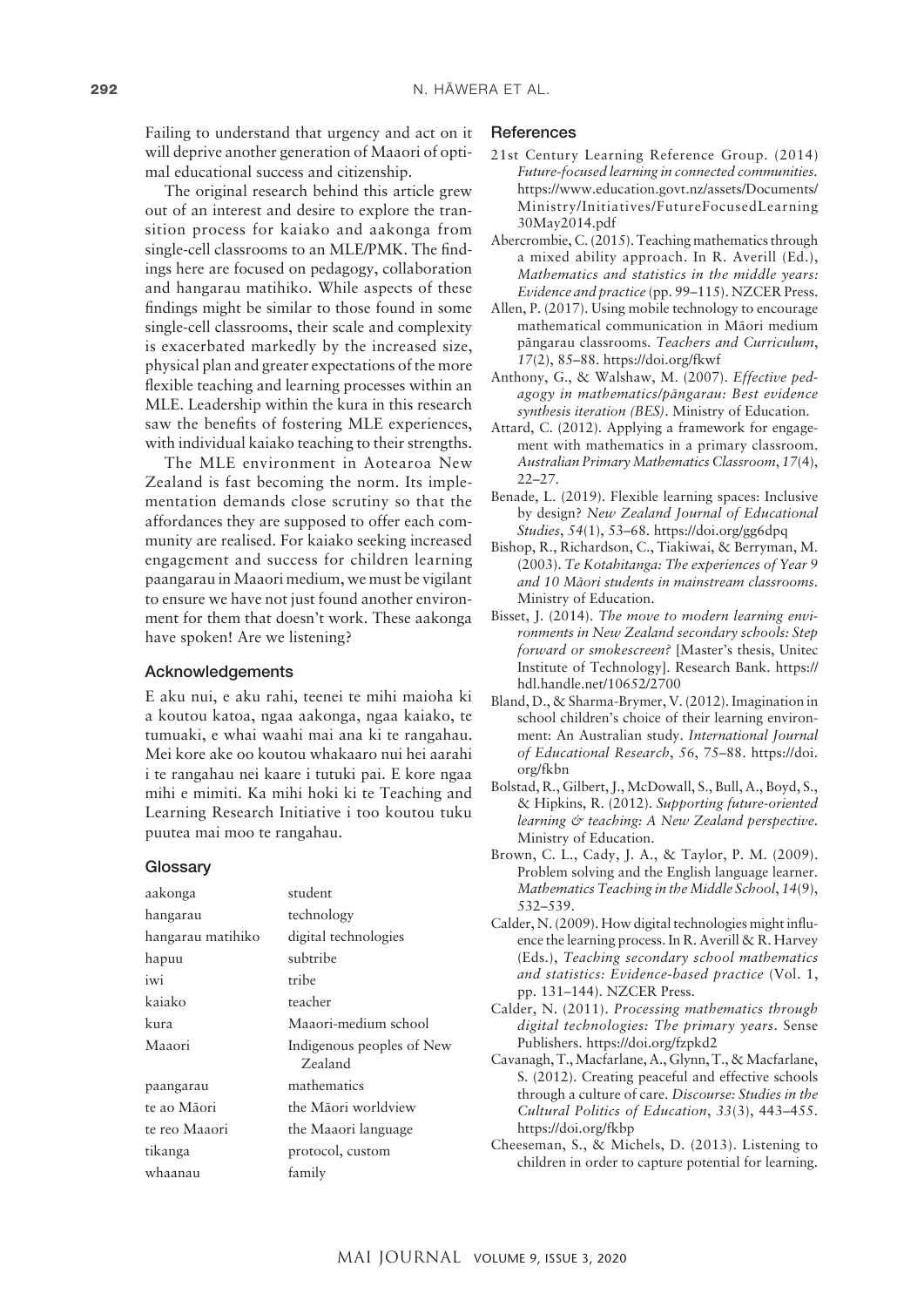*Australian Primary Mathematics Classroom*, *18*(2), 3–8.

- Chval, K. B., & Hicks, S. J. (2009). Calculators in K-5 textbooks. *Teaching Children Mathematics*, *15*(7), 430–437.
- Claxton, G. (2008). *What's the point of school? Rediscovering the heart of education*. Oneworld.
- Davies, S., Janus, M., Dukub, E., & Gask, A. (2016). Using the Early Development Instrument to examine cognitive and non-cognitive school readiness and elementary student achievement. *Early Childhood Research Quarterly, 35*(2), 63–75. [https://doi.org/](https://doi.org/f8npkw) [f8npkw](https://doi.org/f8npkw)
- Flutter, J., & Rudduck, J. (2004). *Consulting pupils: What's in it for schools?* Routledge. [https://doi.](https://doi.org/dwfpvp) [org/dwfpvp](https://doi.org/dwfpvp)
- Franke, M. L., Kazemi, E., & Battey, D. (2007). Mathematics teaching and classroom practice. In F. K. Lester (Ed.), *Second handbook of research on mathematics teaching and learning* (pp. 225–256). Information Age.
- Hawera, N., & Taylor, M. (2013). Children's views about geometry tasks in Mäori medium schools: Meeting Ngä Whanaketanga Rumaki Mäori pängarau (National Standards in mathematics). *SET: Research Information for Teachers*, *3*, 37–46. <https://doi.org/fkbr>
- Hawk, K., Cowley, E., Hill, J., & Sutherland, S. (2002). The importance of the teacher/student relationship for Maaori and Pasifika students. *SET: Research Information for Teachers*, *2*, 44–49. [https://doi.](https://doi.org/fkbs) [org/fkbs](https://doi.org/fkbs)
- Hunter, J. (2009). Developing a productive discourse community in the mathematics classroom. *New Zealand Mathematics Magazine*, *46*(1), 1–12.
- Hunter, R., Hunter, J., Anthony, G., & McChesney, K. (2018). Developing mathematical inquiry communities: Enacting culturally responsive, culturally sustaining, ambitious mathematics teaching. *SET: Research Information for Teachers*, *2*, 25–32. <https://doi.org/fkbt>
- Ingram, N., Williamson-Leadley, S., Bedford, H., & Parker, K. (2015). Using Show and Tell tablet technology in mathematics. In R. Averill (Ed.), *Mathematics and statistics in the middle years: Evidence and practice* (pp. 18–34). NZCER Press.
- Jeffrey, A. J., Auger, R. W., & Pepperell, J. L. (2013). "If we're ever in trouble they're always there": A qualitative study of teacher-student caring. *Elementary School Journal*, *14*(1), 100–117. [https://doi.org/](https://doi.org/f46zzw) [f46zzw](https://doi.org/f46zzw)
- Kangas, M. (2010). Finnish children's views on the ideal school and learning environment. *Learning Environments Research*, *13*(3), 205–223. [https://](https://doi.org/d9b6dq) [doi.org/d9b6dq](https://doi.org/d9b6dq)
- Lampert, M., & Cobb, P. (2003). Communication and language. In J. Kilpatrick, W. G. Martin, & D. Schifter (Eds.), *A research companion to principles and standards for school mathematics*  (pp. 237–249). National Council of Teachers of **Mathematics**
- McAteer, M. (2013). *Action research in education*. SAGE.
- Mealings, K., Dillon, H., Buchholz, J., & Demuth, K. (2015). An assessment of open plan and enclosed classroom listening environments for young children: Part 1—Children's questionnaires. *Journal of Educational, Pediatric & (Re)Habilitative Audiology*, *1*, 3–19.
- Ministry of Education. (2007). *The New Zealand Curriculum: For English-medium teaching and learning in years 1–13*. Ministry of Education.
- Ministry of Education. (2008). *Te Marautanga o Aotearoa.* Ministry of Education.
- Ministry of Education. (2014). *Shaping education— Future directions.* [http://shapingeducation.govt.](http://shapingeducation.govt.nz/2-0-future-direction-of-education/property-programme) [nz/2-0-future-direction-of-education/property](http://shapingeducation.govt.nz/2-0-future-direction-of-education/property-programme)[programm](http://shapingeducation.govt.nz/2-0-future-direction-of-education/property-programme)
- Ministry of Education. (2015). *Designing quality learning spaces*. [https://www.education.govt.](https://www.education.govt.nz/school/property-and-transport/projects-and-design/design/design-standards/designing-quality-learning-spaces/) [nz/school/property-and-transport/projects](https://www.education.govt.nz/school/property-and-transport/projects-and-design/design/design-standards/designing-quality-learning-spaces/)[and-design/design/design-standards/designing](https://www.education.govt.nz/school/property-and-transport/projects-and-design/design/design-standards/designing-quality-learning-spaces/)[quality-learning-spaces/](https://www.education.govt.nz/school/property-and-transport/projects-and-design/design/design-standards/designing-quality-learning-spaces/)
- Murphy, C. (2016). *Making the shift: Perceptions and challenges of modern learning practice* [Master's thesis, University of Waikato]. Research Commons. https://hdl.handle.net/10289/10523
- Nepe, T. (1991). *E hao nei e tenei reanga te toi huarewa tupuna: Kaupapa Mäori, an educational intervention system* [Master's thesis, University of Auckland]. ResearchSpace. [http://hdl.handle.](http://hdl.handle.net/2292/3066) [net/2292/3066](http://hdl.handle.net/2292/3066)
- Northcote, M. (2011). Teaching with technology. *Australian Primary Mathematics Classroom*, *16*(3), 29–32.
- Office of the Children's Commissioner. (2018). *He manu kai mätauranga: He tirohanga Mäori. Experiences of tamariki and rangatahi Mäori*. [https://www.occ.](https://www.occ.org.nz/assets/Uploads/Experiences-of-Maori2.pdf) [org.nz/assets/Uploads/Experiences-of-Maori2.pdf](https://www.occ.org.nz/assets/Uploads/Experiences-of-Maori2.pdf)
- Organisation for Economic Co-operation and Development. (2017). *The OECD handbook for innovative learning environments*. [https://doi.org/](https://doi.org/d9tp) [d9tp](https://doi.org/d9tp)
- Osborne, M. (2013). *Modern learning environments*. Core Education. [https://core-ed.org/assets/PDFs/](https://core-ed.org/assets/PDFs/Innovative-Learning-Environments.pdf) [Innovative-Learning-Environments.pdf](https://core-ed.org/assets/PDFs/Innovative-Learning-Environments.pdf)
- O'Shea, H. (2009). The ideal mathematics class for grades 5 and 6: What do the students think? *Australian Primary Mathematics Classroom*, *14*(2), 18–23.
- Quaglia, R. J., & Fox, K. M. (2018). Student voice: A way of being. *Australian Educational Leader*, *40*(1), 14–18.
- Robson, K., & Mastrangelo, S. (2017). Children's views of the learning environment: A study exploring the Reggio Emilia principle of the environment as the third teacher. *Journal of Childhood Studies*, *42*(4), 1–16.<https://doi.org/fkbv>
- Seeley, C., Hagelberger, B., Schielack, J., & Krehbiel, K. (2005). Using calculators in elementary school. *Teaching Children Mathematics*, *12*(2), 52–53.
- Smith, L. (1999). *Decolonising methodologies: Research and Indigenous peoples*. Zed Books.
- Thomas, H. (2010). Learning spaces, learning environments and the "displacement" of learning. *British*